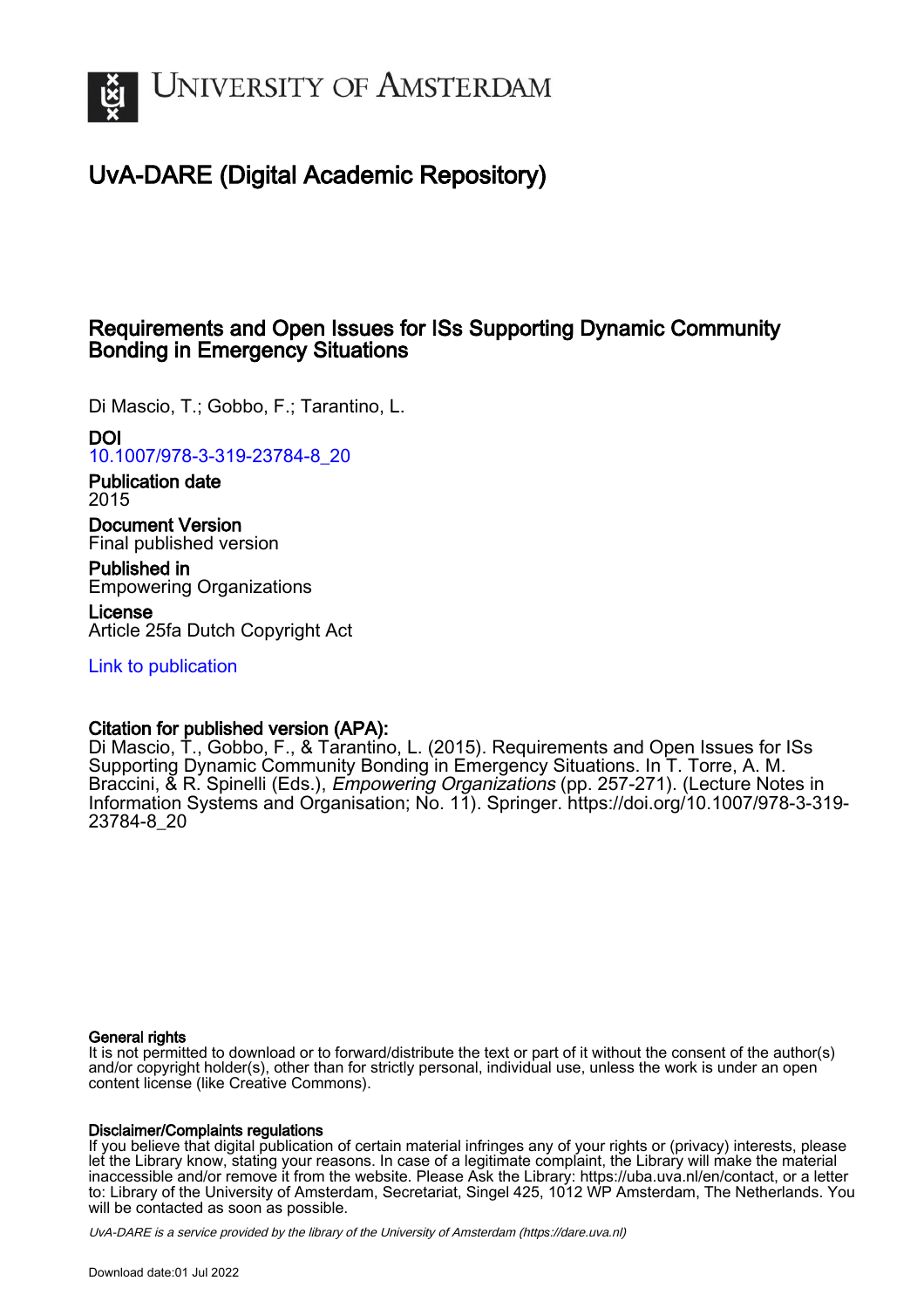# Requirements and Open Issues for ISs Supporting Dynamic Community Bonding in Emergency Situations

Tania Di Mascio, Federico Gobbo and Laura Tarantino

Abstract Studies show that in emergency situations, like in the aftermath of natural disasters, people tend to self-organize into so-called ephemeral organizations and transitional communities based on common problems, common places, etc. Strict interactions among victims, fundamental to strengthen such small communities, may be efficiently supported by a new generation of mobile-empowered disaster management systems based on the social networking approach, with crowd-generated and geo-referenced data. In this paper we discuss how a shift of perspective in the interaction, conceptual, logical and physical models adopted for the social network can efficiently support the dynamic bonding/de-bonding/re-bonding of communities that emerge based on alliances around shared problems and/or objectives.

Keywords Social network  $\cdot$  Interaction  $\cdot$  Emergency management

### 1 Introduction

As the European Environmental Agency (EEA) recently reported [\[13](#page-15-0)], the impact of disasters due to natural hazards and technological accidents increased in Europe in the period 1998–2009, with nearly 100,000 fatalities, more than 11 million

L. Tarantino e-mail: laura.tarantino@univaq.it

F. Gobbo University of Amsterdam, Amsterdam, Netherlands e-mail: f.gobbo@uva.nl

F. Gobbo University of Milano Bicocca, Milan, Italy

F. Gobbo University of Torino, Turin, Italy

© Springer International Publishing Switzerland 2016 T. Torre et al. (eds.), Empowering Organizations, Lecture Notes in Information Systems and Organisation 11, DOI 10.1007/978-3-319-23784-8\_20

T. Di Mascio (⊠) · L. Tarantino Università Degli Studi Dell'Aquila, L'Aquila, Italy e-mail: tania.dimascio@univaq.it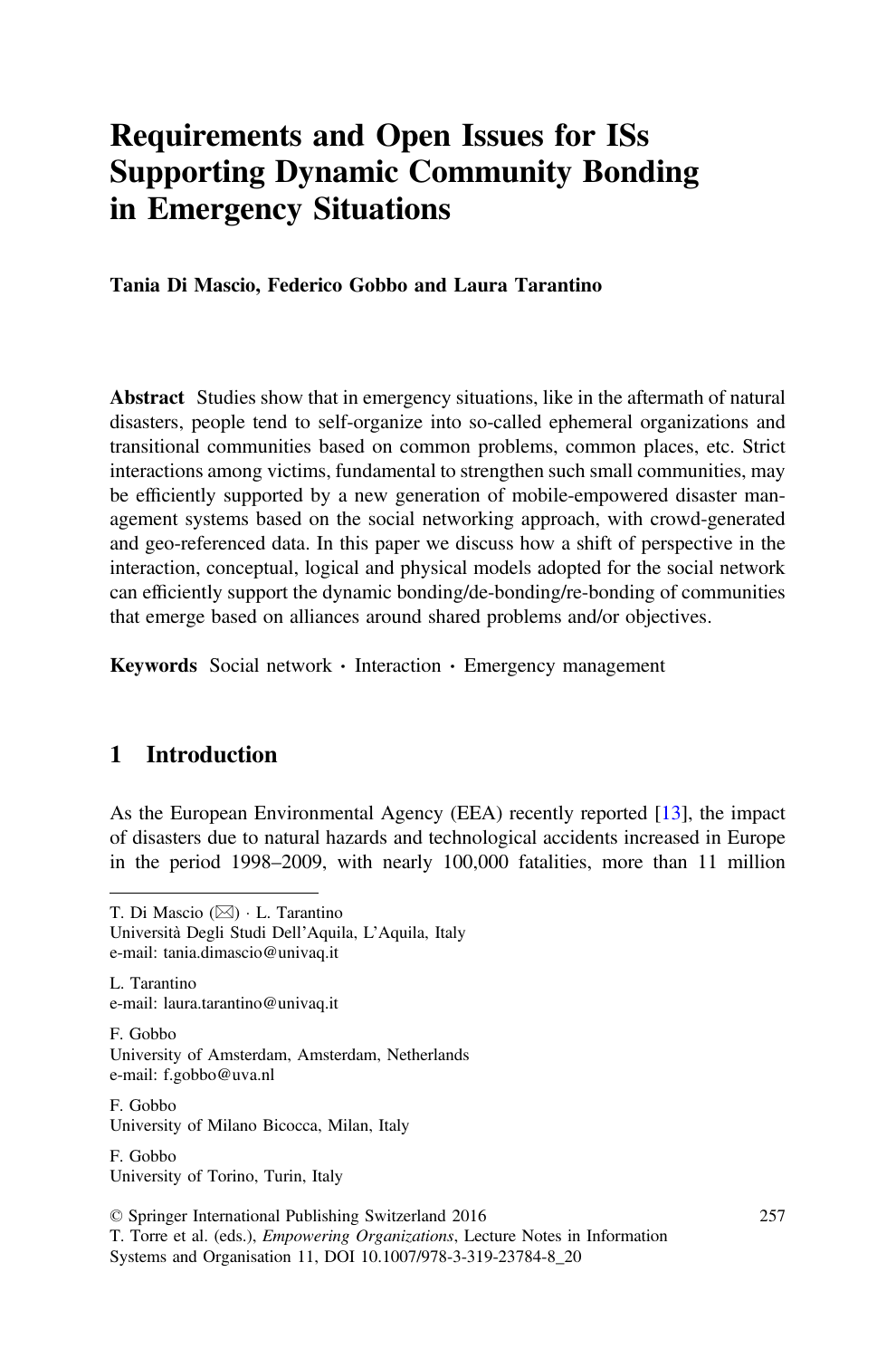people affected, and economic losses of about EUR 150 billion. In the observed period extreme temperature events caused the highest number of human fatalities, flooding and storms were the most costly hazards, while earthquakes ranked second in terms of fatalities and third in terms of overall losses. EEA observes that the increase in losses can be explained, to a large extent, by higher levels of human activity and accumulation of economic assets in hazard-prone areas and underlines the necessity of measures for risk reduction and management. Although some EU policies have already been adopted or initiated, more effort is needed to implement an Integrated Risk Management approach that includes prevention, preparedness, response and recovery, the four main phases of a cyclic emergency management process [\[1](#page-14-0)].

The study discussed in this paper refers in particular to the support that ICT, and Information Systems (ISs) in particular, may provide to response and recovery after natural disasters that cause a massive failure in essential infrastructures and the disruption of the integrity of the affected community.

The subject of social and psychological impact of disasters is widely debated in the literature (e.g.,  $[3, 4, 6, 14, 16, 17, 23, 24, 29]$  $[3, 4, 6, 14, 16, 17, 23, 24, 29]$  $[3, 4, 6, 14, 16, 17, 23, 24, 29]$  $[3, 4, 6, 14, 16, 17, 23, 24, 29]$  $[3, 4, 6, 14, 16, 17, 23, 24, 29]$  $[3, 4, 6, 14, 16, 17, 23, 24, 29]$  $[3, 4, 6, 14, 16, 17, 23, 24, 29]$  $[3, 4, 6, 14, 16, 17, 23, 24, 29]$  $[3, 4, 6, 14, 16, 17, 23, 24, 29]$  $[3, 4, 6, 14, 16, 17, 23, 24, 29]$  $[3, 4, 6, 14, 16, 17, 23, 24, 29]$  $[3, 4, 6, 14, 16, 17, 23, 24, 29]$  $[3, 4, 6, 14, 16, 17, 23, 24, 29]$  $[3, 4, 6, 14, 16, 17, 23, 24, 29]$  $[3, 4, 6, 14, 16, 17, 23, 24, 29]$  $[3, 4, 6, 14, 16, 17, 23, 24, 29]$  $[3, 4, 6, 14, 16, 17, 23, 24, 29]$  $[3, 4, 6, 14, 16, 17, 23, 24, 29]$ ) and it is generally agreed that one of the most relevant effect of a disaster is the relaxation or, in the worst case, the disruption of the social linkages upon which a community is based. Immaterial damages are less evident (though often more relevant) than material ones and may remain unnoticed for a long period of time. It has to be noticed that, in the immediate aftermath of a disaster, the attention of rescuers is usually captured by the material needs of the victims, leaving sociological and psychological needs usually not addressed or addressed by means of standard protocols unable to reach the entire population.

This standard approach for facing emergency is mirrored by the emergency-related ICT proposals, which, in most cases, aim at providing support to rescuers and institutions, mainly offering top down and push communication (from institutions to citizens). Conversely, based on the literature on social recovery and on field evidences (still being) collected after the major moment magnitude 6.3 earthquake that hit L'Aquila and its neighboring territories on April 6, 2009, we are interested in offering a peer-to-peer (among citizens) communication, in order to directly supporting victims and the social dynamics that spontaneously arise in the aftermath of a disaster.

Overall, the L'Aquila earthquake caused 308 deaths and more than 1,500 injured persons. L'Aquila was devastated, both in its residential areas and in the historical center, with massive damages to cultural heritage (churches, monuments, museums, etc.) and fundamental public services (such as the City Government building and even the main hospital). The whole city of L'Aquila was evacuated and the historical center (now the so called "red area") has been isolated. The earthquake made L'Aquila (in particular its city center) a ghost town: all the social areas, the main squares, the churches, the shopping areas were heavily damaged and made inaccessible to the citizens (and so are now). The municipal offices were moved to different locations; factories, commercial areas, public utilities, infrastructures were (and partly are still) unusable. In a handful of seconds more than 70,000 persons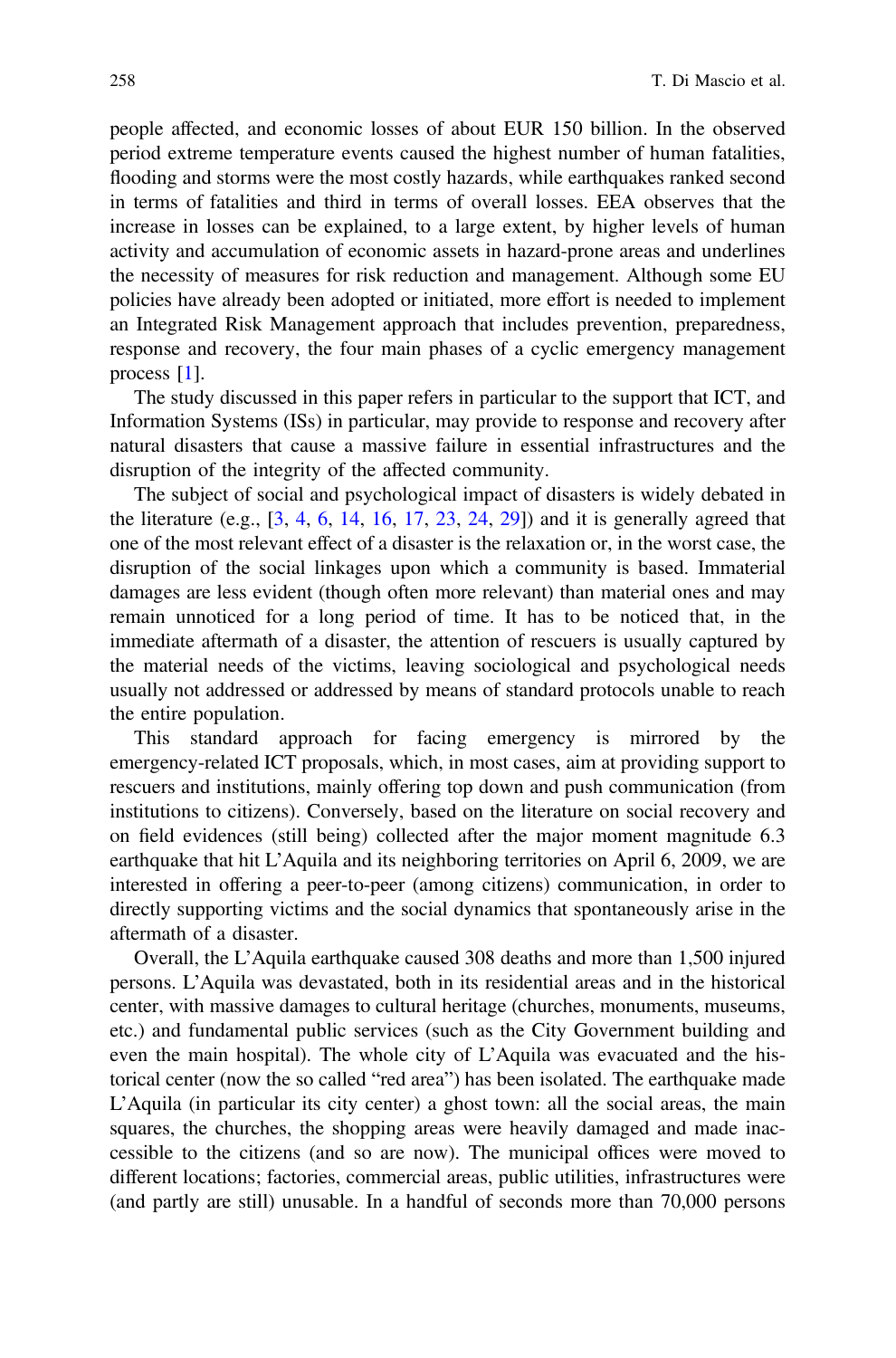<span id="page-3-0"></span>(counting just L'Aquila, but the situation in the surrounding villages was not better) lost not only the private sphere of their homes but also all ordinary work and public environments.

The experience of the 2009 L'Aquila earthquake clearly highlights the necessity of online services and multimodal forums able to support social interaction not only in the immediate aftermath of the disaster but also in the medium and long run, to allow citizens to be active agents in the redefinition of their social connections. To have an idea of the length and the pace of the process, one can compare the 2013 and 2014 official figures on the evacuated population [\[22](#page-15-0)]: on April 2013, while waiting for the reconstruction of their homes, about 6500 persons were living in self-arranged accommodations, about 250 were still housed in temporary shelters (barracks and hotels), and about 15,000 were housed in more than 20 small new villages built after the quake under the coordination of the Civil Defense and located around the city territory, along an approximately 100 km closed path; in April 2014 the same figures were about 4500, about 150, and about 14,000, respectively.

Based on the experience in the post-earthquake in L'Aquila, our research group launched a number of projects to study and evaluate complementary aspects of ICT support to social dynamics arising in the aftermath of a disaster. While we refer to [\[5](#page-14-0), [6\]](#page-14-0) for discussions on a web 3.0 platform combining mobile computing, social web and semantic technologies, with stress on the role of ontologies, semantic annotation and natural language computing, in this paper we discuss Emepolis<sup>+</sup>, primarily focused on a major re-thinking of social network models, at interaction, conceptual, logical and physical viewpoint aimed at supporting community recovery.

The remainder of this paper is organized as follows: after discussing in Sect. 2 the social dynamics activated by a disaster, in Sect. [3](#page-5-0) we reason on how and to which extent existing ICT and ISs proposals provide support to these social processes, singling out stakeholders and requirements; in Sect. [4](#page-7-0) we discuss the features of *Emepolis*<sup>+</sup>; in Sect. [5](#page-11-0) we discuss the technical choices that allowed us to attain our objectives; finally, in Sect. [6](#page-13-0), open issues are discussed and conclusions are drawn.

#### 2 Social Dynamics in the Aftermath of a Disaster

Communities hit by large disaster have to face massive and evident material evidence while also experiencing psychological and social wounds [\[14](#page-15-0), [16](#page-15-0), [17](#page-15-0)]. The disaster causes a sort of "cultural mourning" in the community, i.e., the loss of the world of meanings and social places that constituted the customs, the rituals, and the geography of such a community; victims and witnesses of a disaster tell of a community that is forever changed, no matter how effective the material recon-struction is [[14\]](#page-15-0).

Similarly, after a disaster, many "transitional communities" emerge [[14\]](#page-15-0), involving groups of displaced people, rescuers, people who shared a particular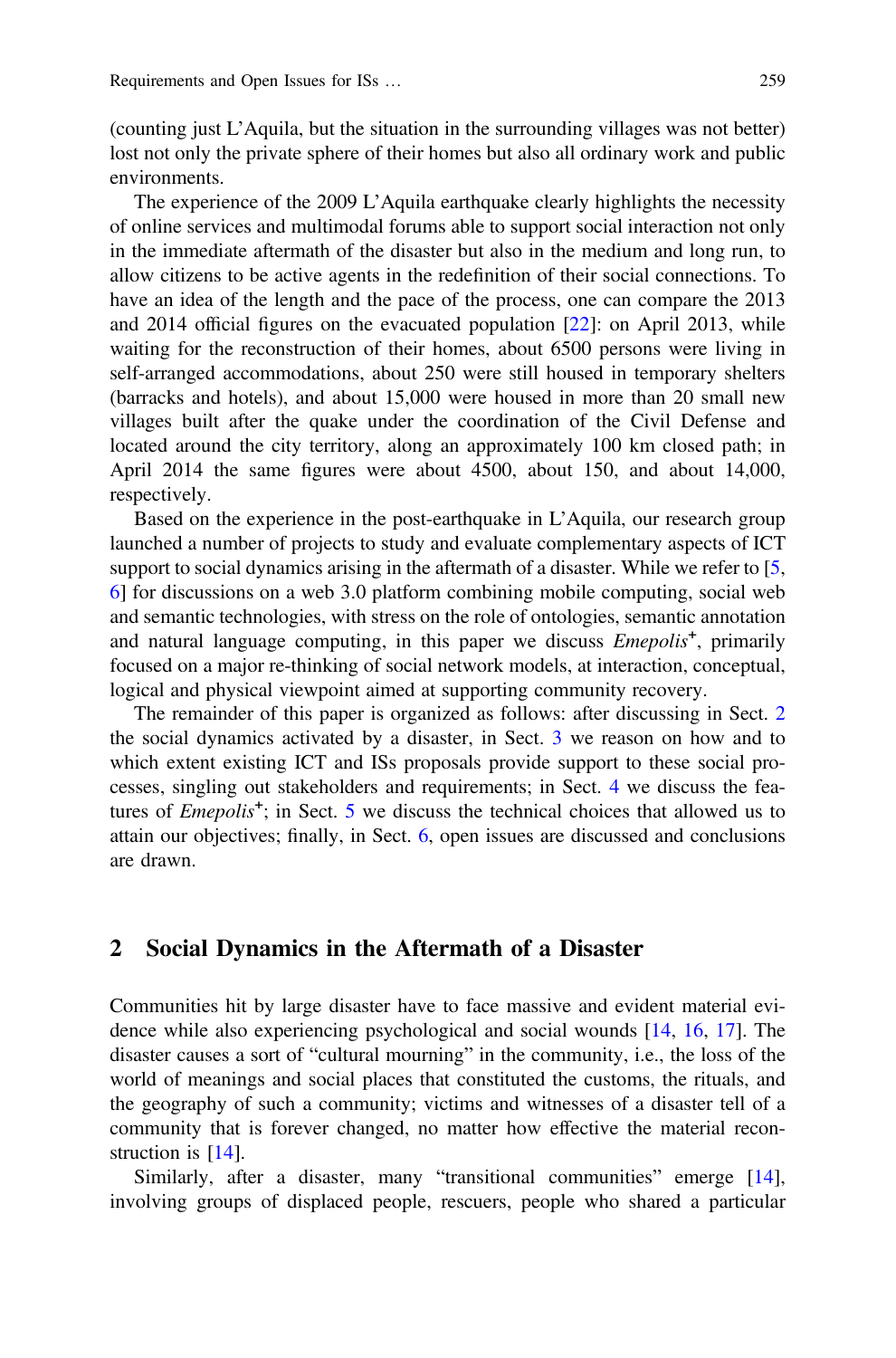<span id="page-4-0"></span>event, or share a particular problem or common places (e.g., temporary shelters, like tent camps or barracks), etc. These new social communities become very useful in supporting the process of development of new meanings and, ultimately, of a new social order. Figure 1 schematically illustrates the community re-bonding process as described by Gordon [[16\]](#page-15-0): starting from a pre-disaster situation in which social linkages shape the community as a network of inter-connected social subsystems (Fig. 1a), the community then undergoes the sudden tearing of its structure in the area immediately affected by the disaster with disturbance in surrounding areas (Fig. 1b), followed by a first re-bonding—based on newly established linkages and alliances—along the "impact line" in the immediate aftermath of the disaster



Fig. 1 The community re-bonding process according to Gordon [[16](#page-15-0)], a A community in a normal situation.  $\bf{b}$  A community when a disaster comes.  $\bf{c}$  A community in re-bonding.  $\bf{d}$  A community in de-bonding. e A commuinity in re-bonding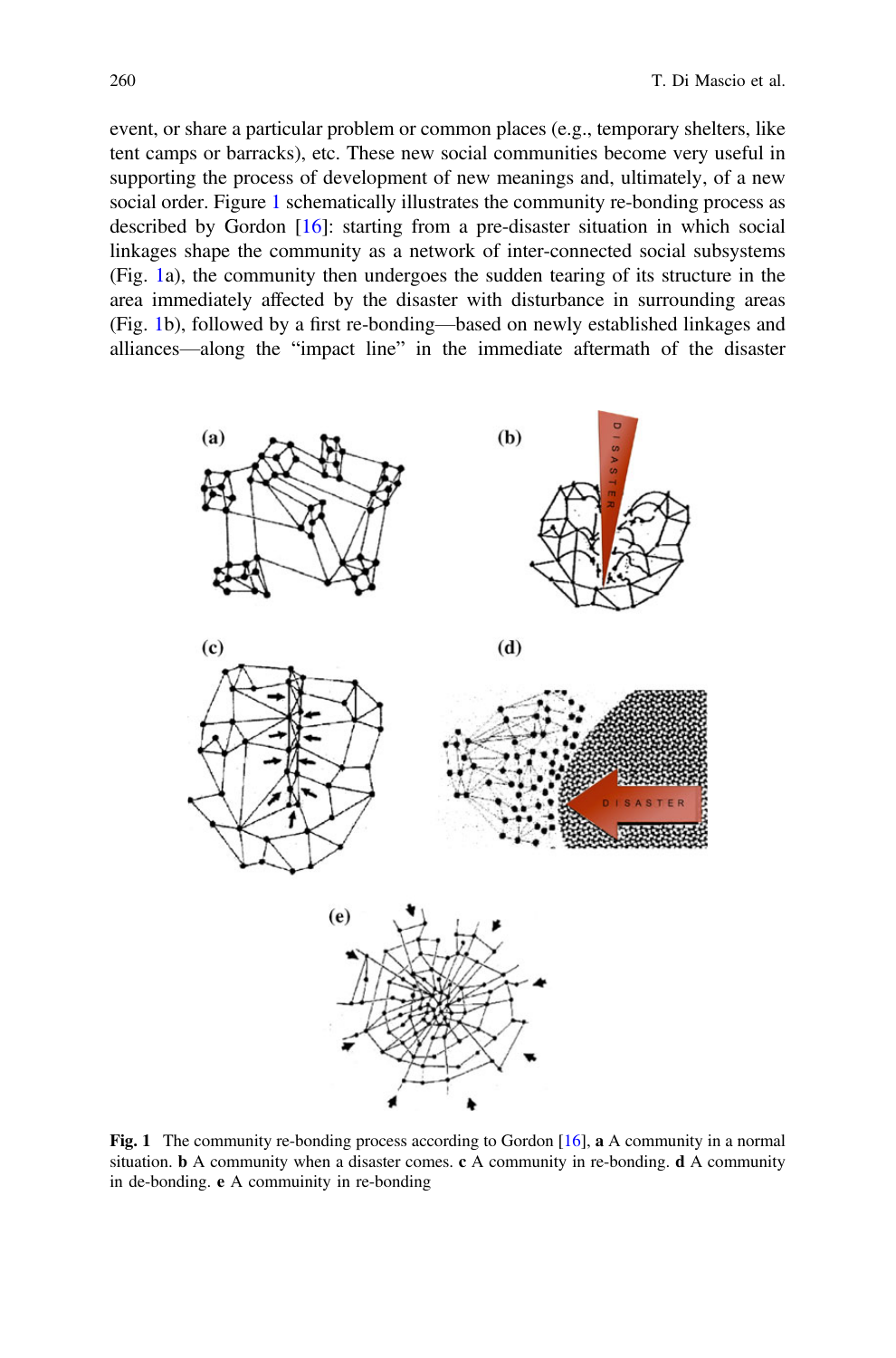<span id="page-5-0"></span>

Fig. 2 Cohabitation definition

(Fig. [1c](#page-4-0)); in this new structure, social ties tend be intense along the impact line and quite loose with the enlarged context, leading to a de-bonding stage (Fig. [1](#page-4-0)d), after which, gradually, new relationships are built in a second re-bonding stage (Fig. [1](#page-4-0)e).

As reported in [[14\]](#page-15-0), an additional vision useful for analyzing emergency situations is proposed by Carli, focused on the process that allows human beings to achieve cohabitation. According to this vision, cohabitation is made possible by the articulation of three factors (see Fig. 2): (1) development and attainment of systems of belonging to the local community, (2) existence of external entities ("strangers"), fostering self decentralization and opening to the diverse, and (3) writing of the "rules of the game", to define belonging and strangeness. In other words, cohabitation is possible within the framework of a "glocal" model, able to assign value to the local while envisioning the community in a global context. The emergency situation, forcing a massive intrusion of strangers (e.g., rescuers), may become an opportunity to redefine cohabitation through new, possible more advanced, rules of the games.

#### 3 Do Existing ICT Proposals Support Social Recovery?

Summarizing the discussion conducted so far, we can say that the reconstruction of meanings is to be considered a social process that takes advantage of rich and extensive interactions among actors that co-create a shared new universe of legitimate meanings. The adoption of *strategies*, *techniques and tools to support i* nteraction between individuals is therefore vital to the process of sense-making.

From this consideration clearly emerges the golden role that ICT and ISs can play in supporting the social dynamics that take place in the aftermath of a disaster. The description of the scenario also highlights basic requirements for an ICT platform able to provide effective support to victims:

- Peer-to-peer communication;
- Sharing of (geo-localized) information and resources;
- Efficient support to intra- and inter- small networks interactions;
- Dynamic bonding/de-bonding/re-bonding of social connections;
- Mechanisms for re-writing the "rules of the game".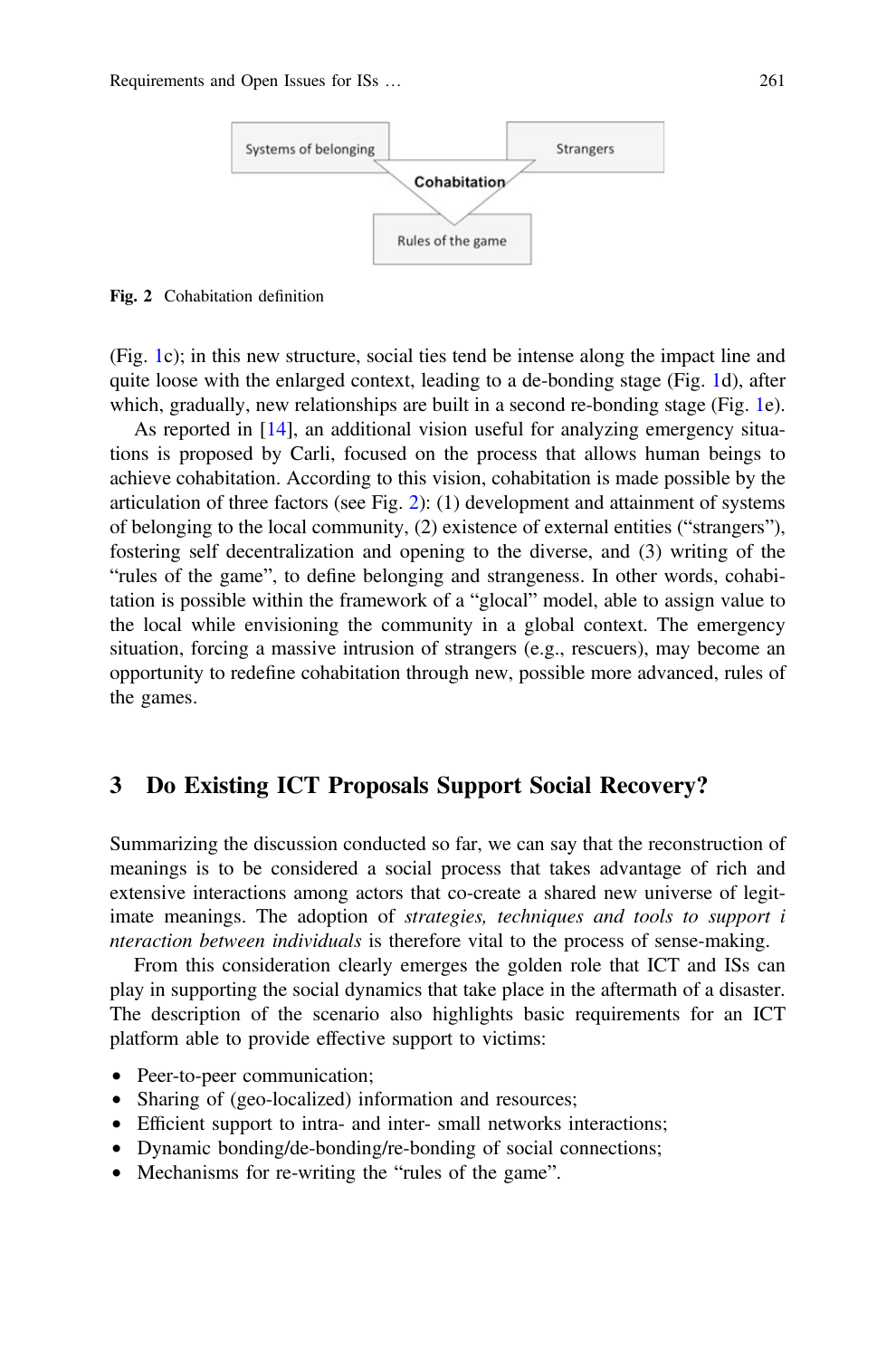It is worth recalling that, as observed by [\[14](#page-15-0)], psychological studies recognize four "levels" of victims, who should hence be considered possible stakeholders of ISs supporting the re-bonding process:

- *Primary victims* (people directly hit by the disaster);
- Secondary victims (people having tight ties and links with primary victims);
- *Tertiary victims* (rescuers and people that have to deal with primary victims for professional reasons);
- *External victims* (people that live in neighboring areas).

The inclusion among victims of rescuers, professionals, and people apparently non involved in the disaster enlarge the view and identifies a context of use rich of mutual influences among (people belonging to) different groups and interactions that one expects that disaster-oriented ISs take into account and support. It is therefore reasonable to analyze existing proposals under this perspective.

Over the years, many ICT-enhanced support tools, categorized as Disaster Management Systems (DMSs), have been developed (e.g., [[8,](#page-14-0) [20](#page-15-0), [21,](#page-15-0) [25](#page-15-0)–[28](#page-15-0), [30\]](#page-15-0)), aimed at supporting institutions, formal organizations, and rescuers in one or more phases of the emergency management process: besides systems mainly useful for prevention and mitigation (like, e.g.,  $NHSS<sup>1</sup>$ ), other DMSs are designed to support also management and coordination of resources and rescuers during response and recovery (e.g., [\[21](#page-15-0), [30](#page-15-0)]). A notable example is given by the suite of products offered by the Sahana Foundation<sup>2</sup> [[8\]](#page-14-0): in particular, Eden is a configurable platform, allowing easy integration with maps, with the goal of coordinating and improving the efficiency of rescuers activities through organization registry, project tracking, messaging, scenario, and repositories for human resources, inventory and assets, while Vesuvius, focused on disaster preparedness and response needs of the medical community, contributes to family reunification and assistance with hospital triage.

It has to be noticed that most DMSs are oriented to support organized aids (i.e., tertiary victims) and just a few offer citizens (i.e., primary and secondary victims) the possibility to participate in the response/recovery phases by information sharing, whereas the recourse to Internet resources and to virtual spaces is instead expected and natural in a situation in which human relationships cannot take place in their natural physical space. In this sense, an exception is provided by Ushahidi [\[20](#page-15-0), [26\]](#page-15-0), a platform to easily crowd-source information using multiple channels (i.e., SMS, email, Twitter and the Web). Ushahidi enables citizens, besides organizations, to collect and visualize real-time geo-referenced information. However, the ultimate goal is to provide tools oriented to information collection and digestion, rather than supporting people in the reconstruction of a social community.

General purpose social networks, like Facebook and Twitter, certainly prove useful to this aim [\[18](#page-15-0)], but the unstructuredness of news feeds and the lack of

<sup>1</sup> [http://nhss.cr.usgs.gov/.](http://nhss.cr.usgs.gov/)

<sup>&</sup>lt;sup>2</sup>[http://sahanafoundation.org/.](http://sahanafoundation.org/)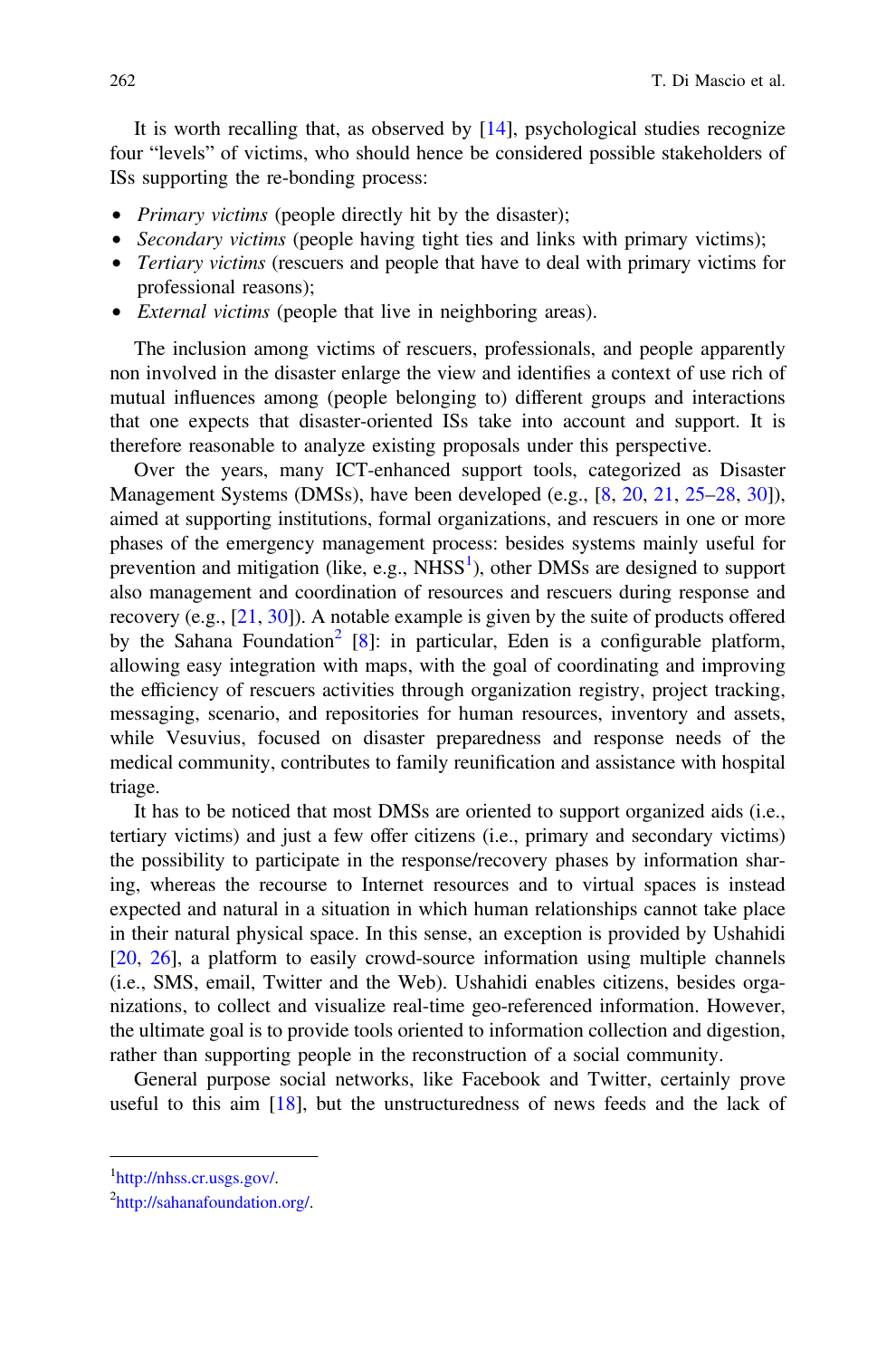<span id="page-7-0"></span>effective tagging/search mechanisms of posts, along with a "friend-centered" rather than "topic-centered" approach, concur to make both interaction and data management inefficient, particularly when posting rate is very high (as in emergency situations). These are exactly the issues we are addressing in the  $Empolis^+$  project.

#### 4 From a Friend-Based to an Issue-Based Network

The aim of  $Empolis^+$  is to help local citizens in the reconstruction of their city and in the recovery of their community through a mobile application available for the major mobile platforms (i.e., Google Android, Apple iOS, and Windows Phone). The first test-bed is the territory of L'Aquila.  $Empolis^+$  was the concrete context where to re-think mobile-empowered social networks from scratch, since it was soon evident that we could not simply rely on existing social networks—as, for instance, Facebook or Twitter—for the interaction and the data management if we wanted to support efficiently the process of community re-bonding.

The current status of the project is the result of two stages of design and development, respectively aimed and supporting: (1) a peer-to-peer exchange of information among citizens through an efficient interaction with news feeds in emergency situations, (2) the flourishing of "alliances" among citizens (the first goal was attained within the Emepolis project financed by Fondazione Italiana Accenture, whose proof-of-concept was preliminarily discussed in [\[9](#page-14-0)], under an "interaction in third places" perspective).

With these goals in mind, and according to the indications elicited from the literature and extensive field studies, differently from traditional social networks the focus of *Emepolis*<sup>+</sup> was not put on user profiles, but rather on the issues posted by the users themselves, which becomes the primary "locus of interaction". In other words, the information core is in the actual crowd-generated content, not in the original author who proposed the content itself. Let us explain this view with an example scenario.

#### 4.1 An Example Scenario

In a profile-centered social network (like Facebook), Alice shoots a photo of a dangerous hole in the road caused by the earthquake, with a sharp comment, raising an issue potentially interesting for the community. This issue (actually, a post in the data flow) can be seen only by Alice's friends—in the sense of social network friendship. Bob puts a "like", Charles adds a comment while Dave shares Alice's issues in his wall. The point is that what happens to Dave's copy of the original issues (comments, likes, etc.) forms a *new* data flow which is completely independent from Alice's one, thus preventing the creation of a unitary network of people based on the posted issue (e.g., in an emergency situation, the creation of a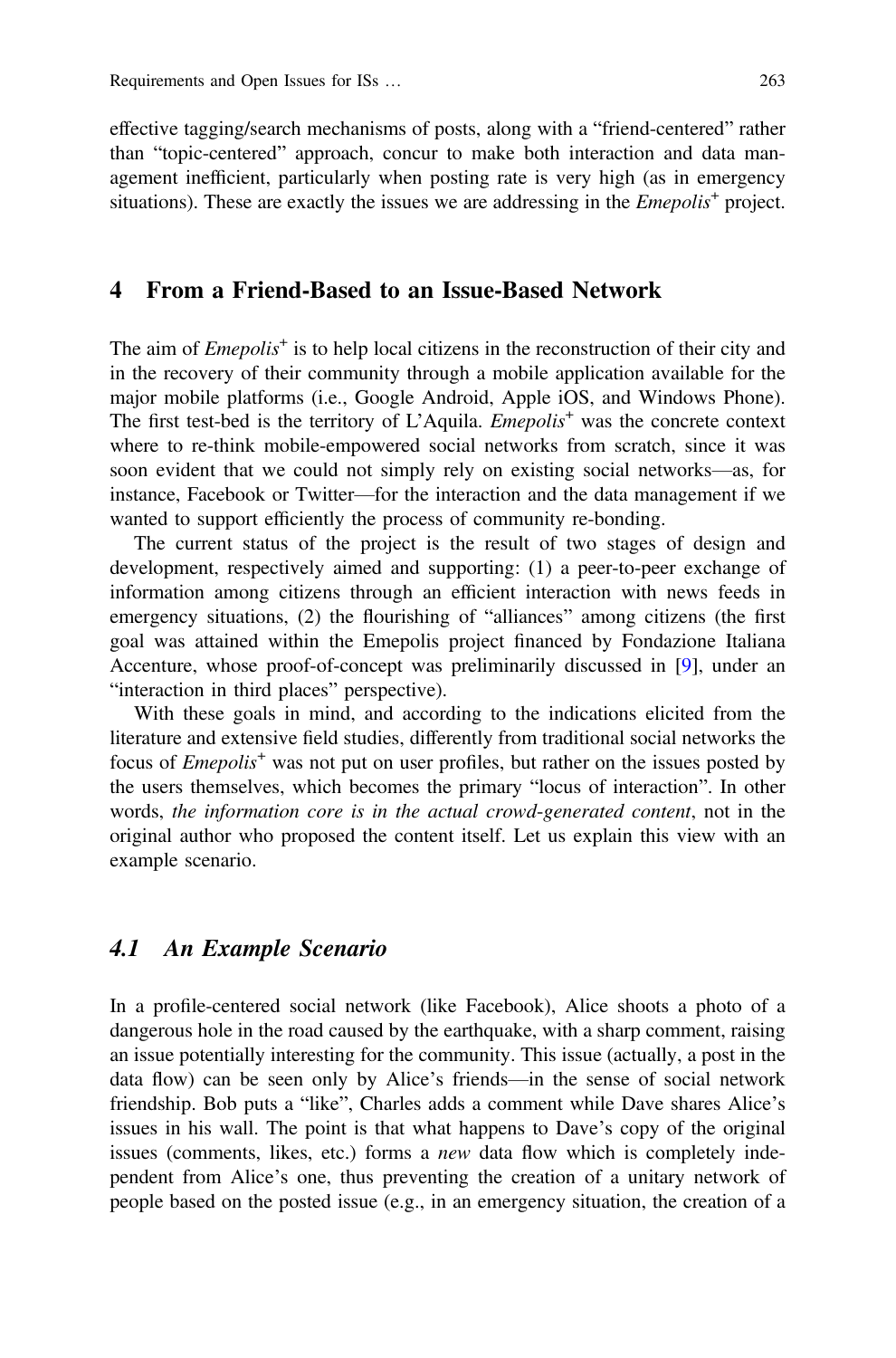#### <span id="page-8-0"></span>Fig. 3 The example scenario



transitional community). This is clearly a severe limit in the model of current social networks with respect to the above-mentioned goals.

What happens if we change the perspective, shifting from user's profiles to user's posted issues? If we consider the example scenario, Alice's issue and the associated photo becomes an issue node, with attributes, of the social network. The node is created by Alice, whose *user node* represents the issue author or, better said, initiator of the issue node. As depicted in Fig. 3 (which illustrates the scenario without being yet a formal model) Bob's like, Charles' comment and Dave's sharing concur to form a sort of "micro-world" around the issue shaped by the crowd-generated data flow testifying the vigor of the issue itself (similar to the concept of narrative process in [\[7](#page-14-0)]).

With this new vision in mind, we find it more appropriate a different terminology: sharing and likes actions become adoptions with votes. Therefore, issues can be even evaluated and classified so to eventually form "alliances" of users based on the similarities of goals and objectives, favoring the creation of linkages in the re-bonding stages of the process illustrated in Fig. [1.](#page-4-0)

#### 4.2 Main Interaction Features of Emepolis<sup>+</sup>

According to this scenario, the concept of issue is central in our system; the basic idea is that an issue is defined along with a vector of attributes, among which, title, description, and photo. While Table [1](#page-9-0) summarizes at a conceptual level the main actions that users (citizens and administrator) can do on issues, Figs. [4,](#page-9-0) [5](#page-10-0), [6](#page-10-0) and [7](#page-11-0) illustrate them at interface level:

- *Issue feeds* User interacts with issues visualized either as customary news feeds or on a map; Fig. [4](#page-9-0) depicts the two cases along with the visualization of the notifications following a user click on the corresponding status bar icon.
- *Issue creation* Creation/modification of issues can be performed through familiar interactive forms; an example of creation is given in Fig. [5.](#page-10-0)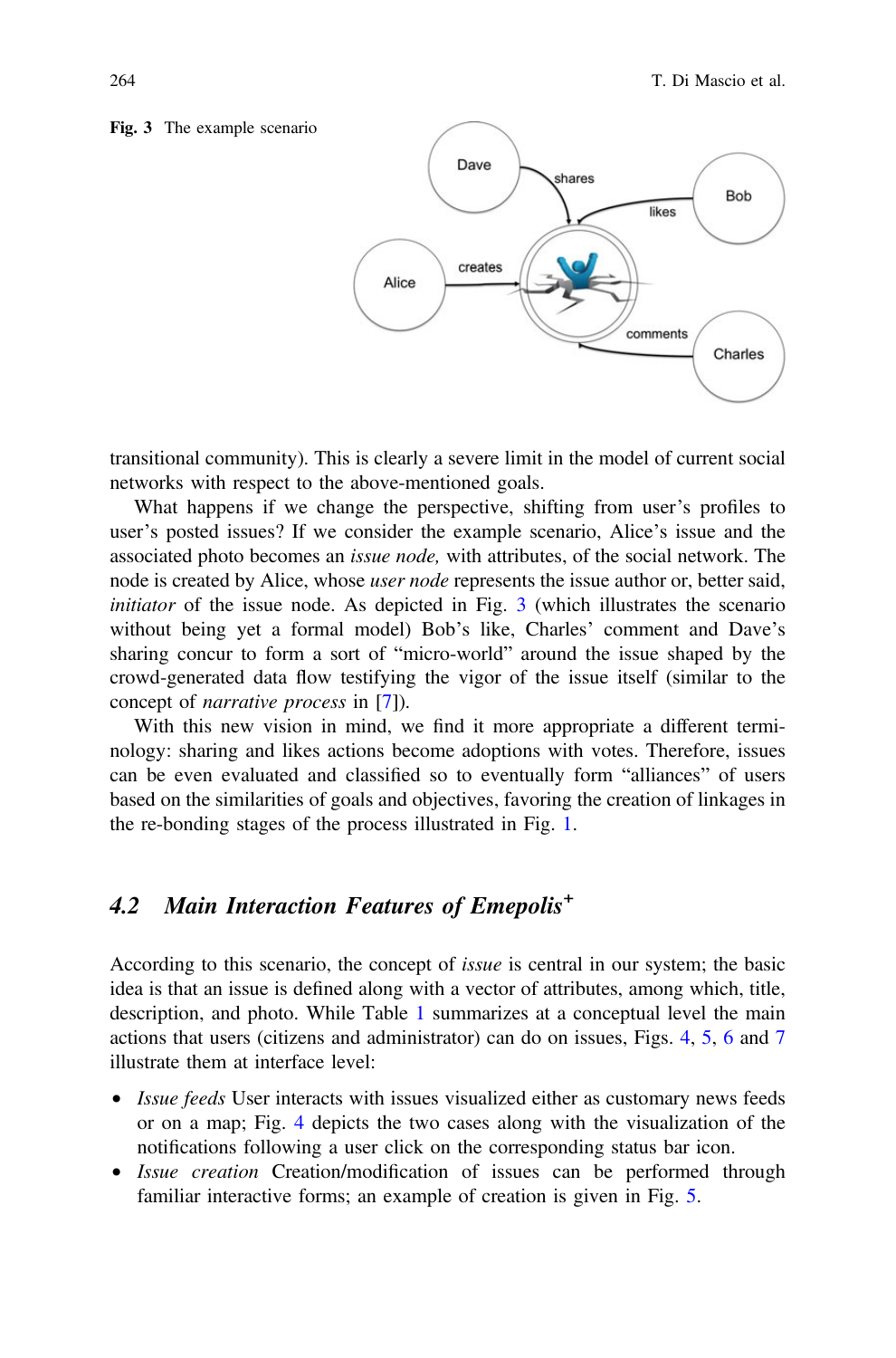| Role          | Name            | Description                                                                                         |
|---------------|-----------------|-----------------------------------------------------------------------------------------------------|
| Citizen       | Issue opening   | User inserts title, description, photo, category, date, status,<br>geo-tagging data                 |
| Citizen       | Issue adoption  | User adopts, possibly voting (5-star model), another<br>citizen's open issue                        |
| Citizen       | Issue updating  | The initiator user modifies issue attributes, system notifies<br>adopters                           |
| Citizen       | Issue sharing   | User creates a message for Facebook, Twitter, g+, etc.<br>with a referral link to one's issue       |
| Citizen       | Issue filtering | User filters issue feed(s) according to preferences,<br>attributes, users, geo-localization options |
| Citizen       | Issue flagging  | User sends a message to an administrator when another<br>user's issue/comment is inappropriate      |
| Citizen       | Issue comment   | User comments an issue                                                                              |
| Administrator |                 | Besides all above citizens' actions s/he handles flags                                              |

<span id="page-9-0"></span>**Table 1** Main action on issues in  $Emepolis<sup>+</sup>$ 



Fig. 4 Visualization of issues and system notifications

• Feed filtering The issue feed can be filtered according to user preferences (Fig. [6\)](#page-10-0). We notice in particular the possibility of restricting the geographic area of interest around the user; this is, for example, particularly useful in the immediate aftermath of a disaster when users are delocalized into tent camps, barracks, temporary shelters, each with different needs and problems.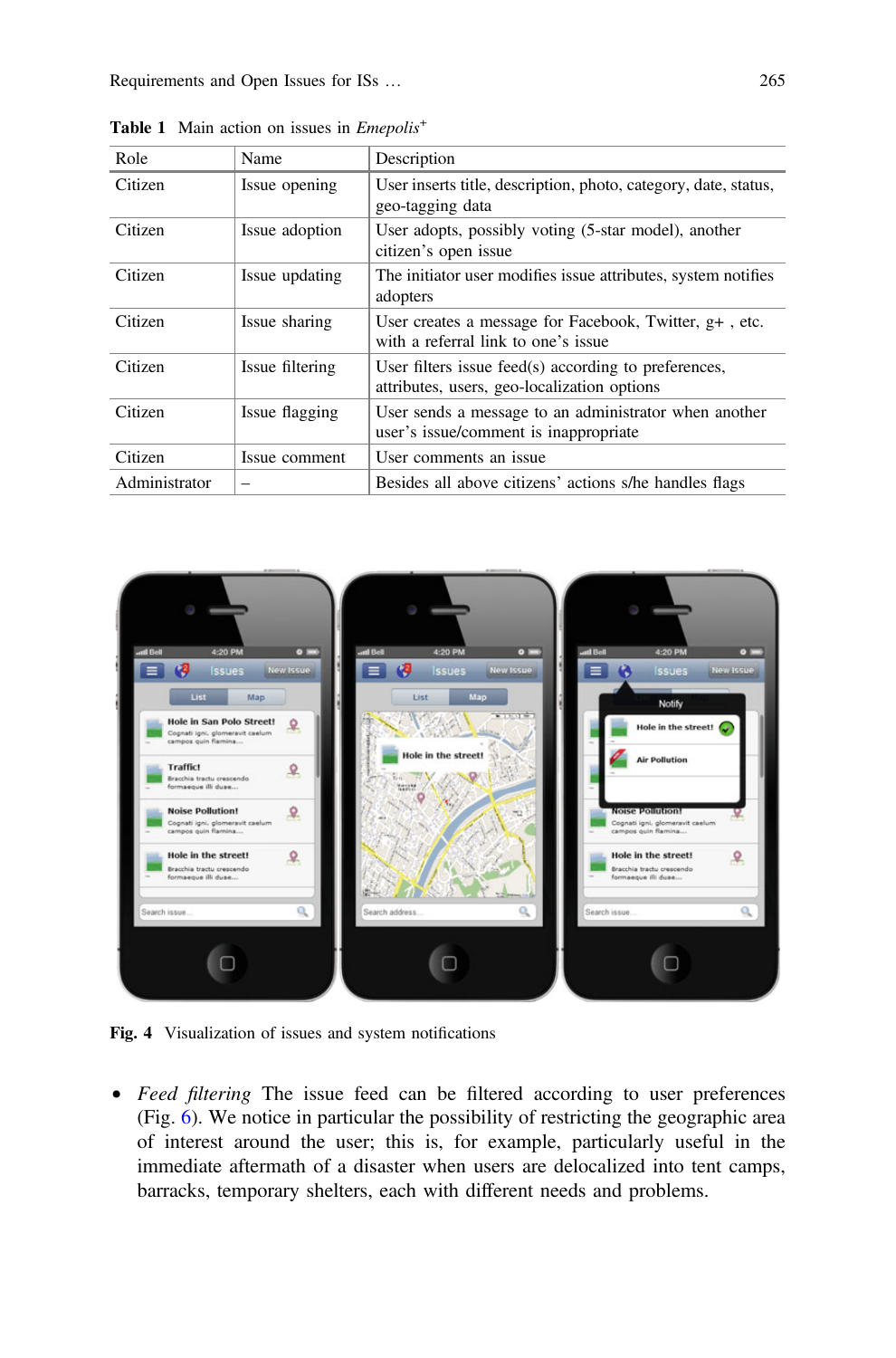<span id="page-10-0"></span>

Fig. 5 Issue creation/modification

| <b>Feed Settings</b><br>Back -  | $\bullet$ $\blacksquare$<br>Done | 4:20 PM<br>atl Bell<br><b>Control Panel</b><br><b>Back</b> | $\bullet$ $\blacksquare$ | and Bell<br>4:20 PM<br>$O$ in<br><b>Back Control Panel</b> |
|---------------------------------|----------------------------------|------------------------------------------------------------|--------------------------|------------------------------------------------------------|
| <b>Issues Show</b>              |                                  | My Profile                                                 |                          | My Profile                                                 |
| Mobility<br>Natural emergencies |                                  | <b>Issues Feed</b>                                         | ė                        | <b>Issues Feed</b>                                         |
| Pollution                       |                                  | My Issues                                                  |                          | My Issues                                                  |
| Energy efficiency               |                                  | <b>Followed Issues</b>                                     |                          | <b>Followed Issues</b>                                     |
| Proximity                       |                                  | <b>Feed Settings</b>                                       | $\bullet$                | As your feed settings                                      |
| Current position                |                                  | <b>Help Center</b>                                         | $\bullet$                | All around me                                              |
| My city                         |                                  | Terms & Privacy                                            | $\bullet$                | All in my city                                             |
|                                 |                                  | Logout                                                     | Ŀ                        | Cancel                                                     |

Fig. 6 Filtering options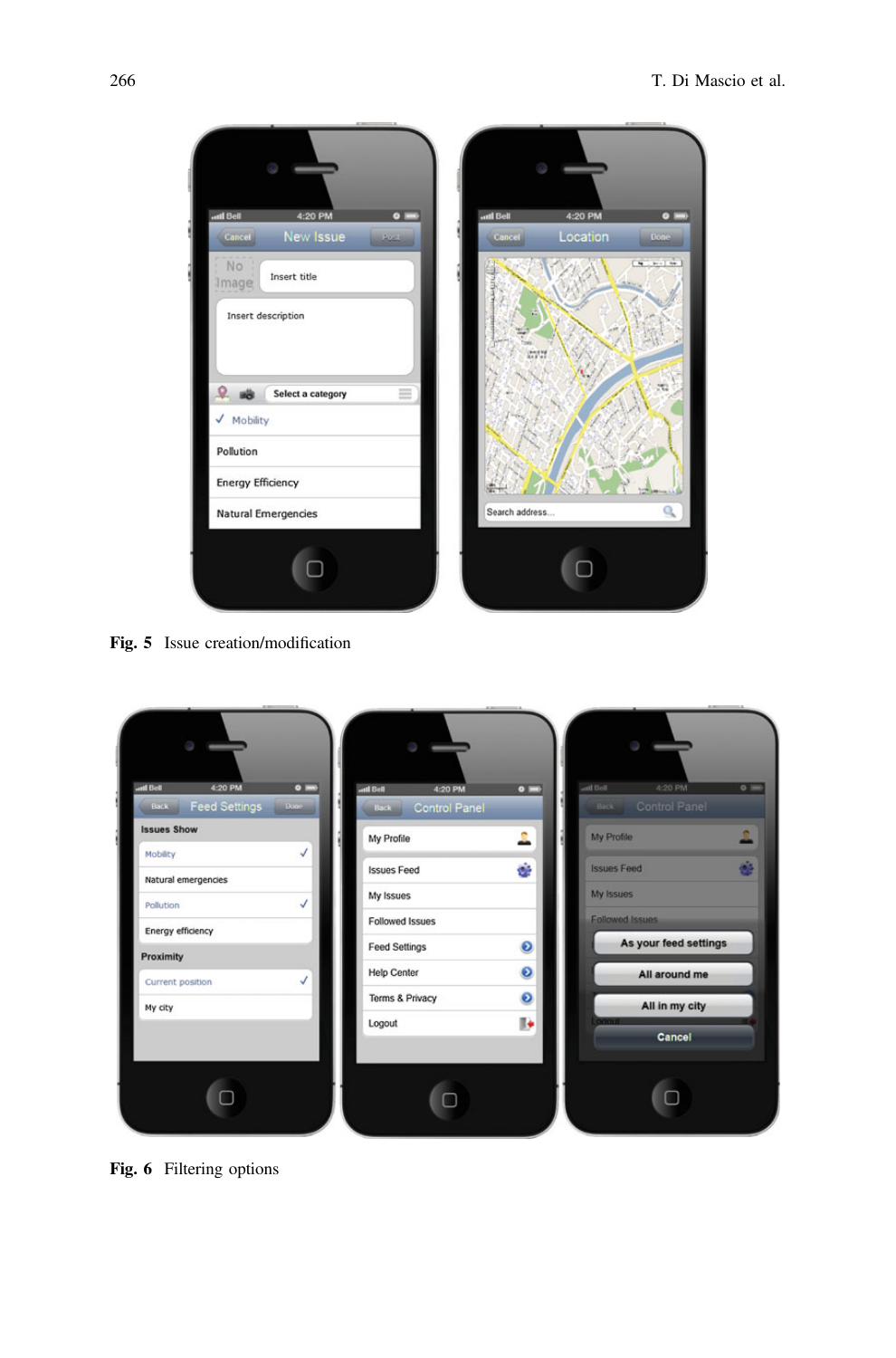#### <span id="page-11-0"></span>Fig. 7 Feed selection



• *Issue visualization* When the user selects a particular issue, it is visualized as depicted in Fig. 7, which highlights how the system visualizes possible changes in the status of the problem the issue refers to.

In the next section we discuss how to efficiently support such interaction environment from an implementation point of view.

#### 5 Supporting the Issue-Based Interaction

On the system side, in order to implement the issue-based social network perspective, we decided to reverse the perspective directly into *Emepolis*<sup>+</sup> database design, which influences also the kind of interaction that can be carried on. In particular, we have chosen to use a graph database to model the social network underpinning  $Empolis^+$  on the server side, instead of a relational database.

Actually, there has been much interest, recently, in data store that does not use SQL exclusively, the so-called NoSQL movement (sometimes referred to as NOSQL— Not Only SQL), based on the assumption that a relational data model may not be the best solution in all situations. Besides new proposals, like Google's BigTable [\[10](#page-14-0)] and Facebook's Cassandra,<sup>3</sup> based on features from row-oriented and column-oriented

<sup>&</sup>lt;sup>3</sup>[http://cassandra.apache.org/.](http://cassandra.apache.org/)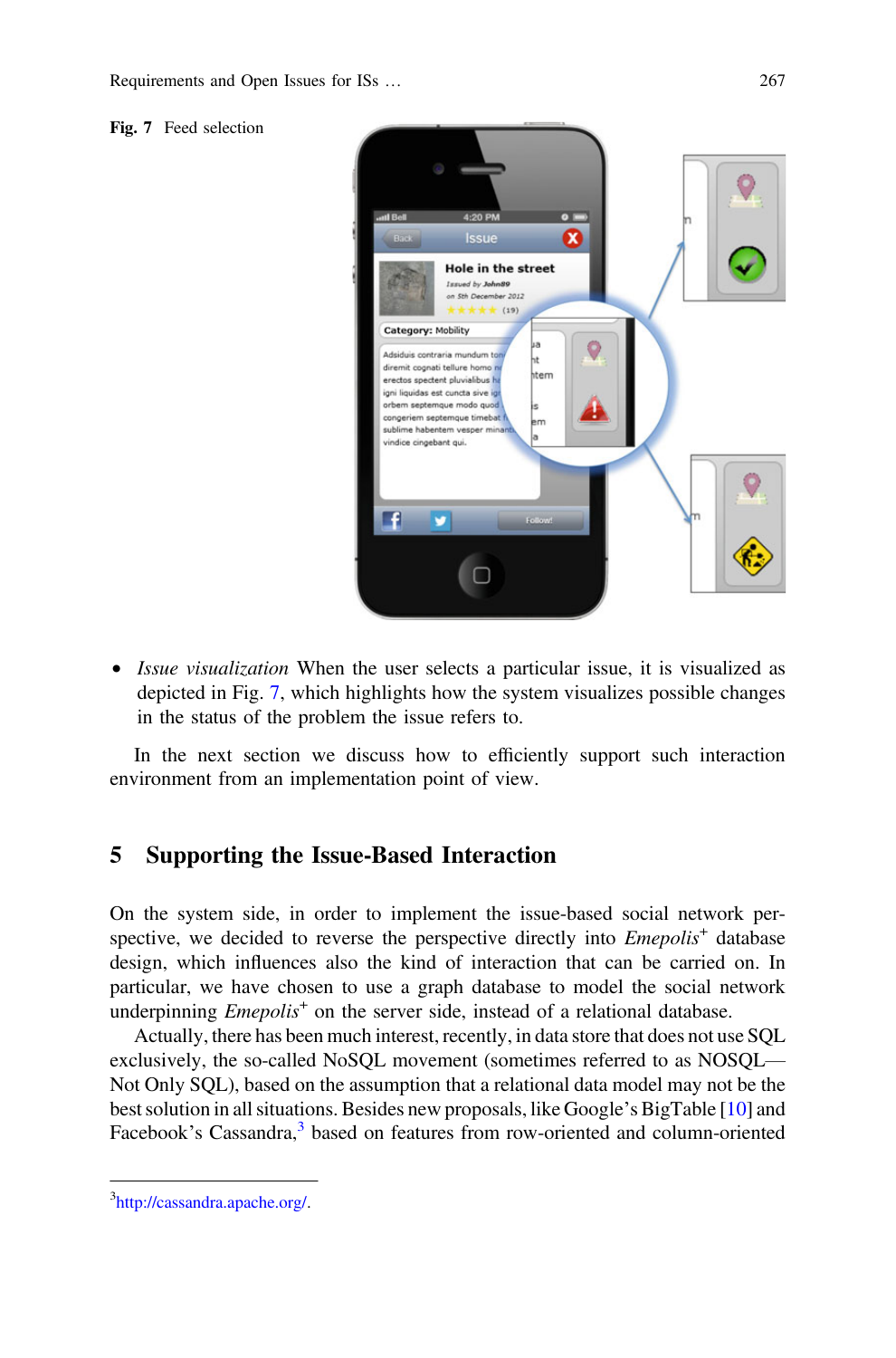



databases, also graph database models are regaining the relevance they had in the 80s and the 90s (we refer to [[2\]](#page-14-0) for an extensive survey on graph databases).

This renewed interest in graph database models is motivated by real-life applications where information about connectivity of its pieces is a salient feature, like in complex networks that can be found in social networks, information networks, technological networks and biological networks [\[19](#page-15-0)]. Classical relational query languages offer little help when dealing with the type of queries needed in these areas, e.g., in social networks, determining distance, neighborhoods, shortest paths, specific subgraphs, betweenness, size distribution of finite connected components [\[12](#page-14-0)]. Graph database models, on the contrary, provide special storage graph structures and efficient graph algorithms for realizing specific operations.

In particular,  $Neo4i<sup>4</sup>$  is the concrete graph database chosen for the implementation of prototypes of Emepolis and *Emepolis*<sup>+</sup>. In production for some years, it is used for research and industrial purposes, also thanks to its convenient license policy. Its query language Cypher is human-readable and far simpler than SQL if graph traversals are needed. Furthermore, it is easily integrable in a RESTful development environment, as the one used for *Emepolis*<sup>+</sup>client-side mobile application, based on PhoneGap,  $\overline{5}$  a framework supporting multiplatform mobile application development.

Thanks to the features of graph databases,  $Empolis^+$  is simply modeled by two types of nodes, issue nodes and user nodes, and four relationships as depicted in Fig. 8 (plain arrows denotes the relationships defined by the original Emepolis project, while dashed arrows denotes the relationships added in *Emepolis*<sup>+</sup>). The user node attributes are user name, password, e-mail, and flag, while the issue node attributes are title, description, category, status, date, coordinates, and photo.

<sup>4</sup> <http://neo4j.org/>.

<sup>5</sup> [http://phonegap.com/.](http://phonegap.com/)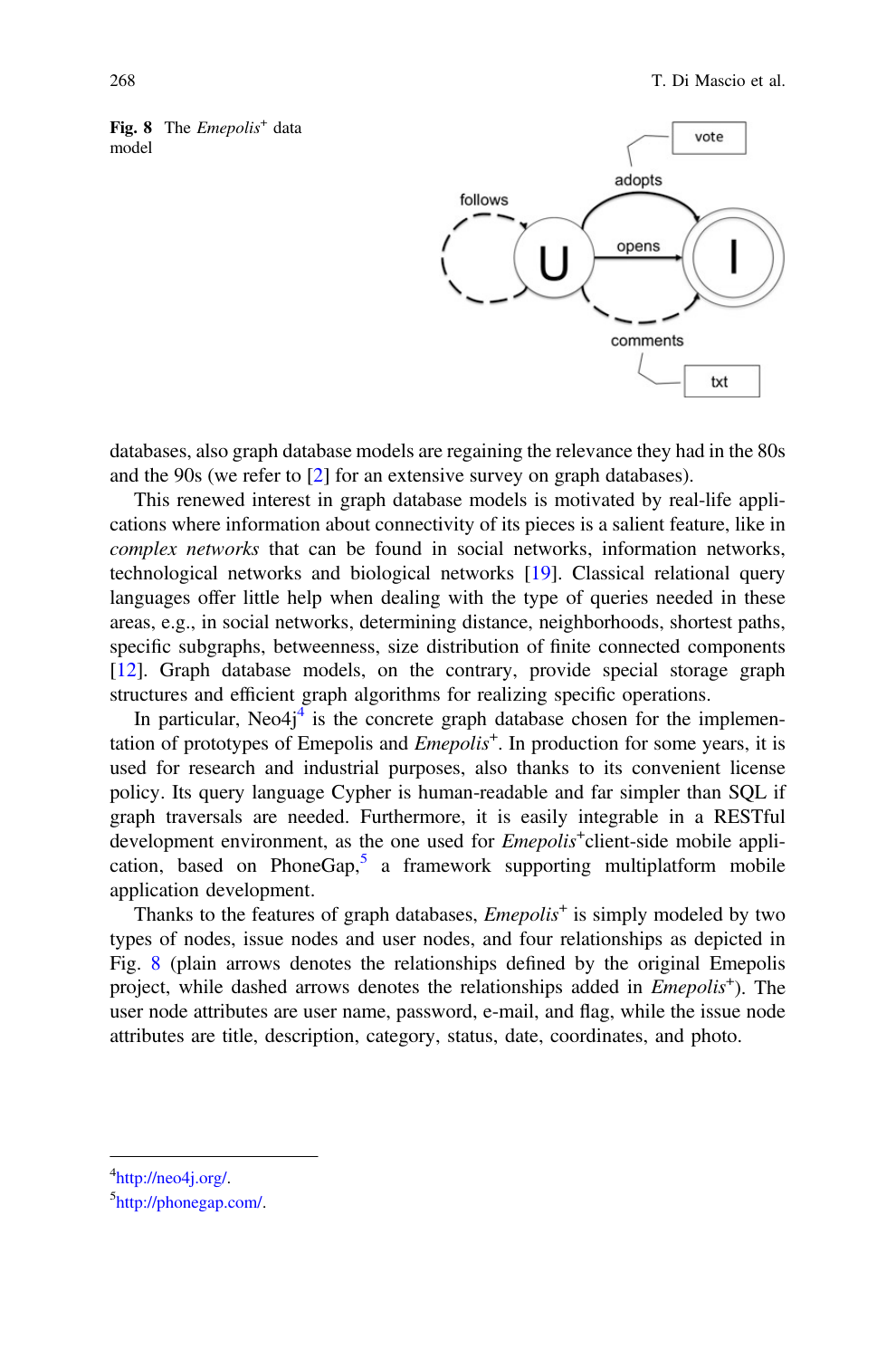#### <span id="page-13-0"></span>6 Conclusions and Open Questions

In this paper we discussed the main results of the Emepolis and  $Empolis^+$  projects, aimed at developing a mobile social application able to support the social dynamics taking place in the aftermath of a disaster. At this stage of the work, we have released the Emepolis prototype (depicted in Figs. [3,](#page-8-0) [4,](#page-9-0) [5](#page-10-0) and [6](#page-10-0)), which is being evaluated on the L'Aquila territory in cooperation with no profit and no-gov local organization involved in the community recovery, and we are implementing the  $Emepolis<sup>+</sup>$  prototype. The main challenge we brought in the design and development of Emepolis and *Emepolis*<sup>+</sup> is to support the response and recovery phases of the emergency management process, which lead to a spontaneous yet not erratic re-organization of the wounded community. In particular we discussed how a shift of perspective in the interaction, conceptual, logical and physical models adopted for the designed social network can more naturally and more efficiently support the dynamic bonding/de-bonding/re-bonding of transitional communities and organizations that emerge based on alliances around shared problems and/or objectives. In term of *Emepolis*<sup>+</sup> concepts, this process translates into micro-worlds that arise around issues. It may be noticed that  $Empolis^+$  can also act as an accelerator of the cohabitation re-definition process, discussed in Sect. [2](#page-3-0), by adhering to a "glocal" paradigm.

As to our technical choices, the flexibility offered by graph db-models, their inherent capability of representing connectivity, their ability of keeping all the information about an entity in a single node along with its connections, their natural support to dynamic re-organization, along with their capability of defining data manipulation by means of graph transformations, make them a first choice when looking for a system able to reify the social dynamics typical of the post-disaster.

Actually, the balance between a stable framework of sense-making support and a flexible and adaptive system is not trivial and some open questions have to be solved in future studies. For example, one important problem is related to issue tagging (necessary for allowing users to filter/searching issues). Comfort [\[11](#page-14-0)] highlighted that the vital but elusive characteristic of self-organization is its spontaneity. While influenced by the actions of other organizations or groups, it cannot be imposed by external regulation. If a free folksonomy (i.e., a tagging system decided by the crowd  $[15]$  $[15]$ ) might therefore appear as the right solution to the issue tagging problem, an uncontrolled folksonomy may lead to unfocused practices of *Emepolis*<sup>+</sup> and/or prevent efficient searching mechanisms. On the other hand the adoption of a (dynamically evolving) taxonomy raises the problem of who —and with which criteria—should be responsible for it (presently, for the purposes of the on-going system evaluation, we borrowed possible issue types from the results of the EU-funded project Smart Cities<sup>6</sup>).

Actually, it remains open the role(s) that institutions can have in a system like Emepolis<sup>+</sup>, besides being normal users of the application. On the other hand the

<sup>6</sup> [http://eu-smartcites.eu/.](http://eu-smartcites.eu/)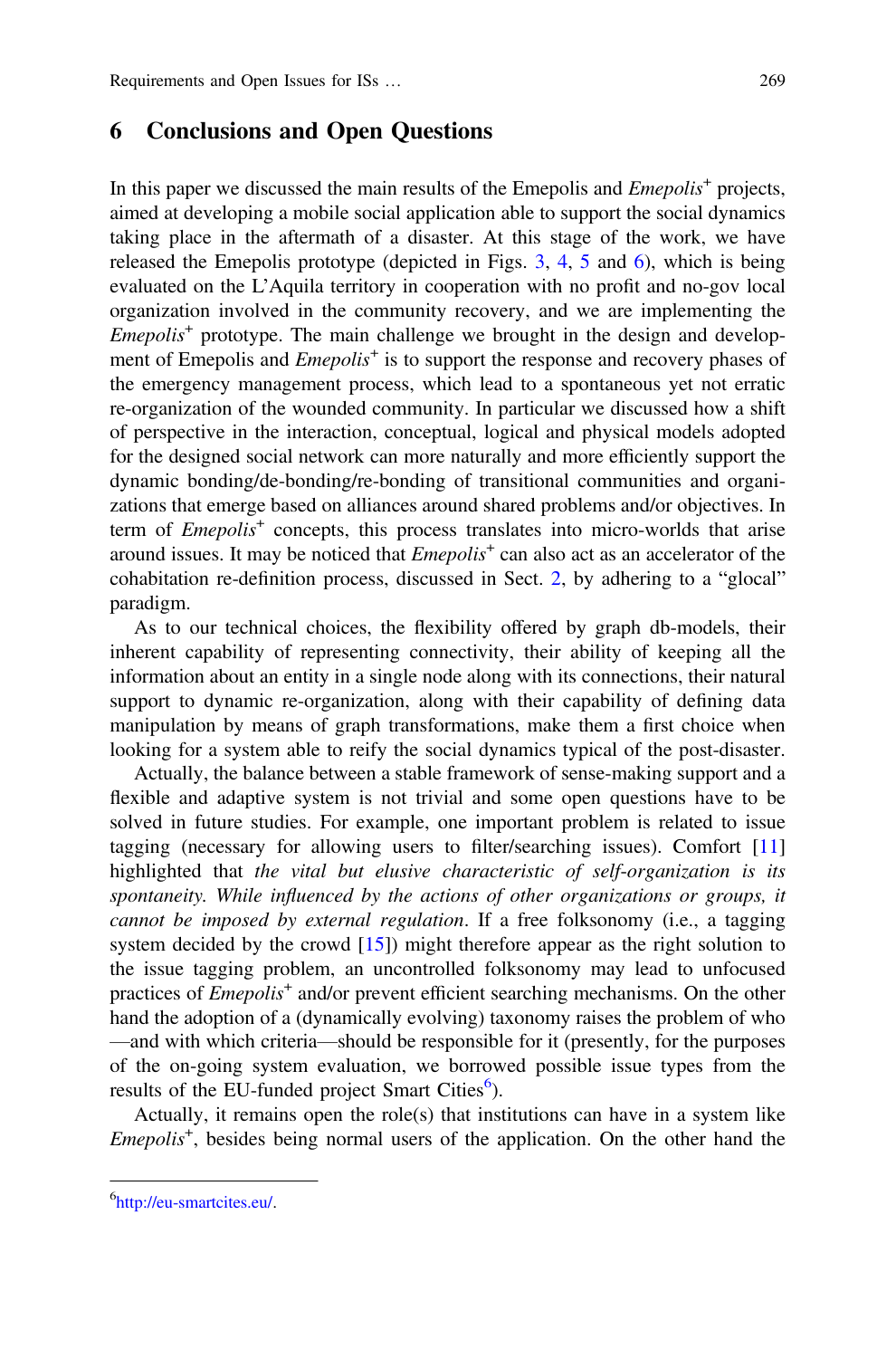<span id="page-14-0"></span>importance of some kind of monitoring is underlined by Gordon [\[16](#page-15-0)], who proposes a view in which rescuers and organized aids not only "bring help" but also favor the active role of primary victims while maintaining a global vision on how the community is reacting and evolving. We believe that an issue-centered social network like *Emepolis*<sup>+</sup> can provide valuable support also under this perspective, by offering a sort of reification and "registry" of the dynamics of bonding/de-bonding/ re-bonding of social connections.

As a final remark, it is worth observing that the fact that a social network can be a valuable support after a disaster is, on the other hand, already demonstrated by an interesting population-based cross-sectional study conducted in L'Aquila after the earthquake [\[18](#page-15-0)], in which authors proved that continual use of social network for at least two years produced a positive effect on mental health and improved the quality of life.

#### **References**

- 1. Alexander, D.: Principles of Emergency Planning and Management. Oxford University Press, New York (2002)
- 2. Angles, R., Gutierrez, C.: Survey of graph database models. J. ACM Comput. Surv. 40, 1–39 (2008)
- 3. Barbini, F.M.: Organization in disaster: The failure of disaster-recovery plans in the aftermath of the AZF explosion. In: 24th EGOS Colloquium. Amsterdam (2008)
- 4. Barbini, F.M.: Organization in disaster: International cooperation and relief activities coordination during the indian ocean tsunami emergency. In: 25th EGOS Colloquium. Barcelona (2009)
- 5. Barbini, F.M., D'Atri, A., Tarantino, L., Za, S.: A new generation DMS for supporting social sensemaking. In: De Marco, M., Te-eni, D., Albano, V., Za, S. (eds) Information Systems: Crossroads for Organization, Management, Accounting and Engineering, pp. 105–11. Springer, Heiderlberg (2012)
- 6. Barbini, F.M., D'Atri, A., Tarantino, L., Za, S.: EagleVox: An innovative information systems to support social sensemaking in the aftermnath of large scale disaster. In: 27th EGOS Colloquium. Reassembling Organizations, Gothernburg (2011)
- 7. Benini, M., Gobbo, F.: Virtual communities as narrative processes. In: Maggiorini, D., Provetti, A., Ripamonti, L. (eds.) BOF'07—Between Ontologies and Folksonomies: Tools and Architectures for Managing and Retrieving Emerging Knowledge in Communities, CEUR-WS, vol. 312. <http://ceur-ws.org/Vol-312/> (2007)
- 8. Careem, M.: Sahana: Overview of a disaster management system. In: International Conference on Information and Automation (ICIA), pp. 361–366. Colombo (2006)
- 9. Caianiello, P., Costantini, F., Gobbo, F., Leombruni, D., Tarantino, L.: The adoption of urban public space as a driving force for third places in the remediation of democracy. In: Proceedings of CHI'13 HCI3P workshop (2013)
- 10. Chang, F., Dean, J., Ghemawat, S., Hsieh, W.C., Wallach, D.A., Burrows, M., Chandra, T., Fikes, A., Gruber, R.E.: Bigtable: A distributed storage system for structured data. J. ACM Trans. Comput. Syst. 26, 1–26 (2008)
- 11. Comfort, L.K.: Self-organization in complex systems. J. Public Adm. Res. Theory 4, 393–410 (1994)
- 12. Dorogovtsev, S.N., Mendes, J.F.F.: Evolution of Networks From Biological Nets to the Internet and www. Oxford University Press, Oxford (2003)